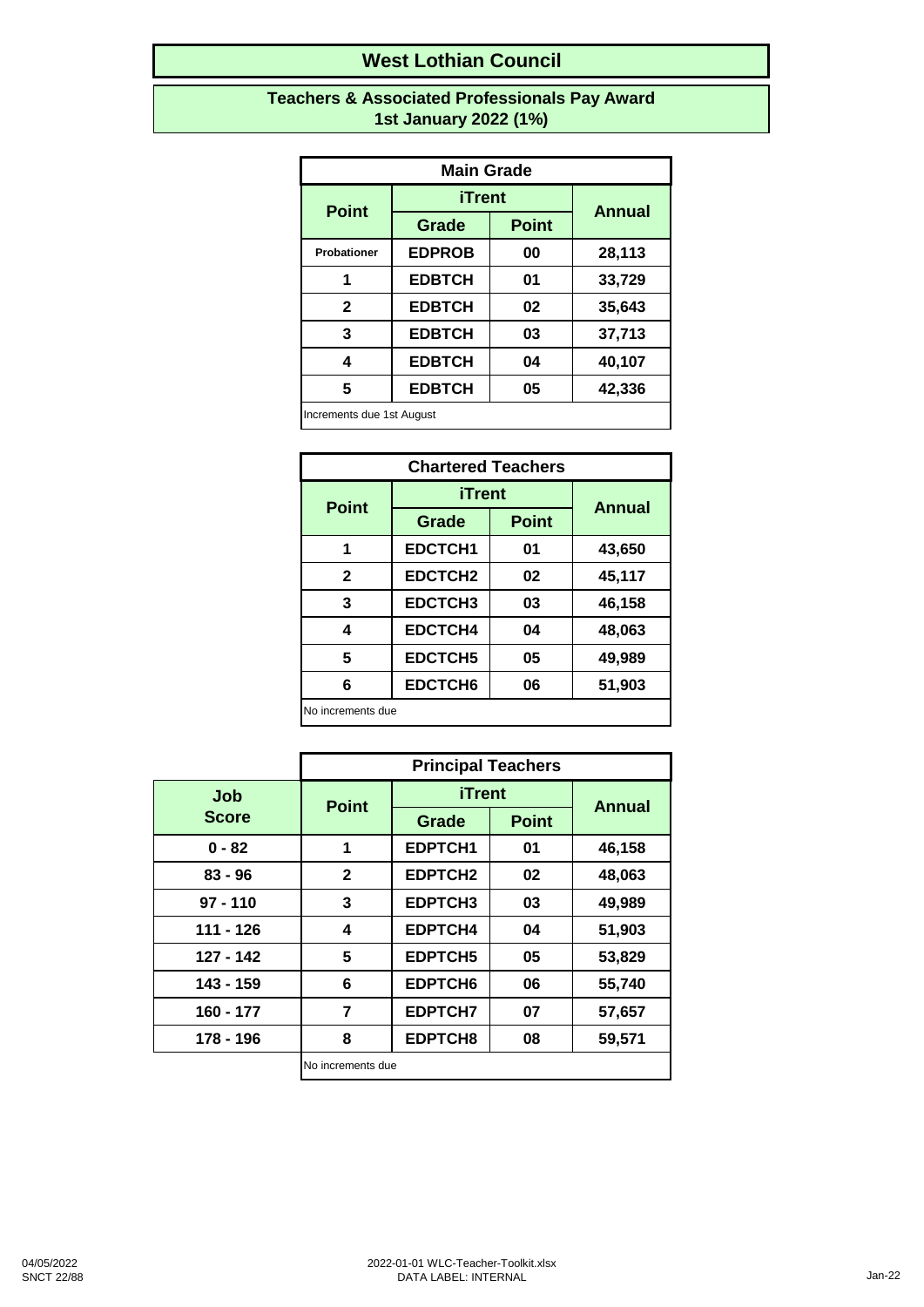#### **Teachers & Associated Professionals Pay Award 1st January 2022 (1%)**

|                          | <b>Lead Teacher</b> |               |              |        |
|--------------------------|---------------------|---------------|--------------|--------|
| <b>Detail</b>            | <b>Point</b>        | <b>iTrent</b> |              | Annual |
|                          |                     | Grade         | <b>Point</b> |        |
| <b>School</b>            |                     |               | 00           | 48,063 |
| <b>Local Authority</b>   | 2                   |               | 01           | 61,185 |
| <b>Regional/National</b> | 3                   |               | 02           | 68,271 |

|              | <b>Headteachers &amp; Deputes</b> |                |              |               |
|--------------|-----------------------------------|----------------|--------------|---------------|
| <b>Job</b>   | <b>Point</b>                      | <b>iTrent</b>  |              | <b>Annual</b> |
| <b>Score</b> |                                   | Grade          | <b>Point</b> |               |
| $0 - 128$    | 1                                 | EDHTCH1        | 01           | 52,350        |
| 129 - 142    | $\mathbf 2$                       | EDHTCH2        | 02           | 53,964        |
| 143 - 157    | 3                                 | <b>EDHTCH3</b> | 03           | 55,740        |
| 158 - 174    | 4                                 | <b>EDHTCH4</b> | 04           | 57,657        |
| 175 - 191    | 5                                 | EDHTCH5        | 05           | 59,571        |
| 192 - 205    | 6                                 | EDHTCH6        | 06           | 61,185        |
| $206 - 220$  | $\overline{\mathbf{r}}$           | <b>EDHTCH7</b> | 07           | 62,964        |
| 221 - 235    | 8                                 | EDHTCH8        | 08           | 64,737        |
| $236 - 250$  | 9                                 | <b>EDHTCH9</b> | 09           | 66,498        |
| $251 - 266$  | 10                                | EDHTCH10       | 10           | 68,271        |
| 267 - 291    | 11                                | EDHTCH11       | 11           | 71,223        |
| 292 - 317    | 12                                | EDHTCH12       | 12           | 74,175        |
| $318 - 342$  | 13                                | EDHTCH13       | 13           | 77,124        |
| $343 - 368$  | 14                                | EDHTCH14       | 14           | 80,070        |
| $369 - 406$  | 15                                | EDHTCH15       | 15           | 83,445        |
| 407 - 444    | 16                                | EDHTCH16       | 16           | 87,771        |
| 445 - 483    | 17                                | EDHTCH17       | 17           | 91,212        |
| 484 - 521    | 18                                | EDHTCH18       | 18           | 95,409        |
| 522 & over   | 19                                | EDHTCH19       | 19           | 99,609        |
|              | No increments due                 |                |              |               |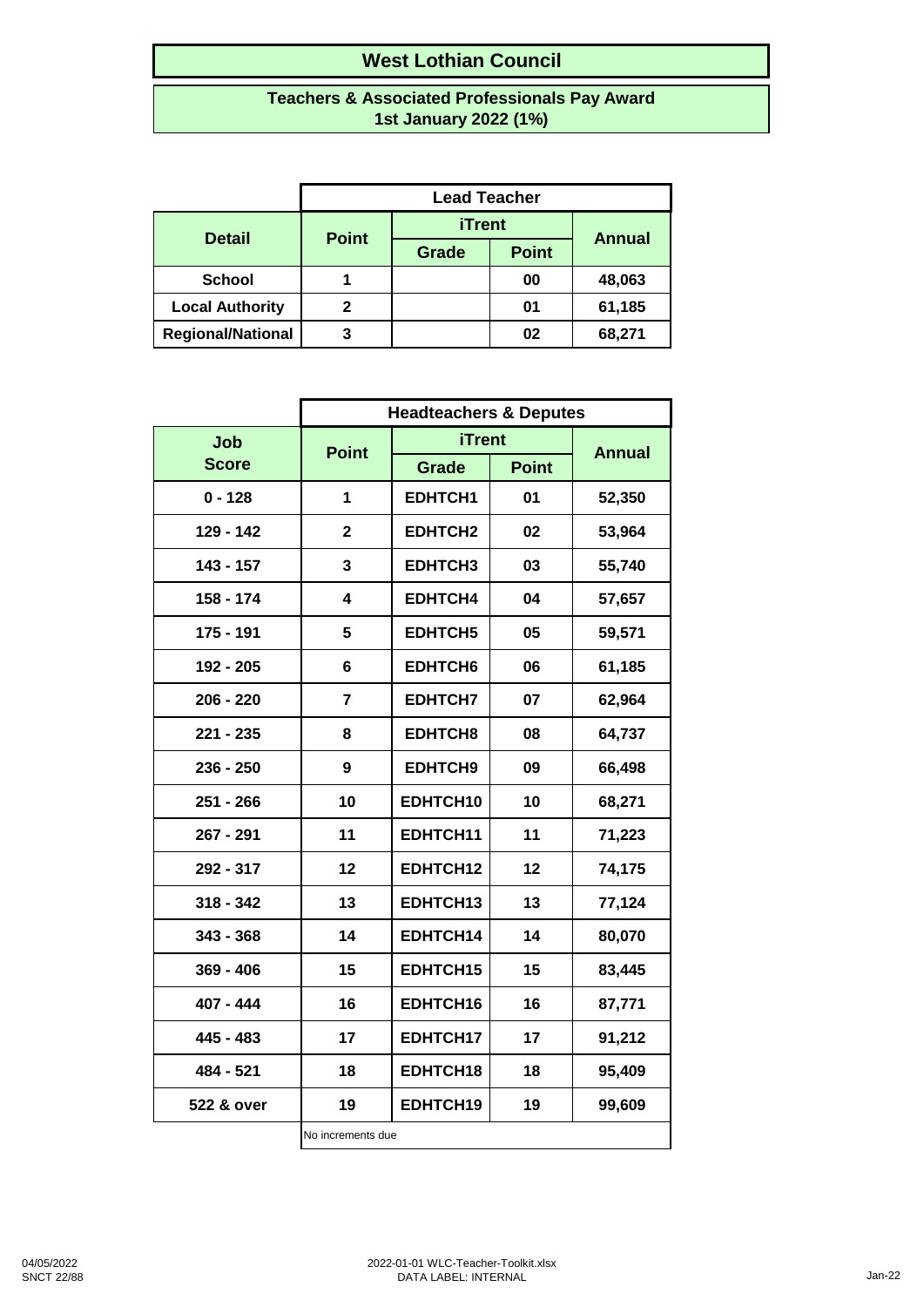#### **Teachers & Associated Professionals Pay Award 1st January 2022 (1%)**

| <b>Music Instructors</b>  |               |              |               |
|---------------------------|---------------|--------------|---------------|
| <b>Point</b>              | <b>iTrent</b> |              | <b>Annual</b> |
|                           | <b>Grade</b>  | <b>Point</b> |               |
| 1                         | <b>EDMI</b>   | 01           | 29,451        |
| $\mathbf{2}$              | <b>EDMI</b>   | 02           | 31,206        |
| 3                         | <b>EDMI</b>   | 03           | 32,970        |
| 4                         | <b>EDMI</b>   | 04           | 34,893        |
| 5                         | <b>EDMI</b>   | 05           | 37,098        |
| 6                         | <b>EDMI</b>   | 06           | 39,147        |
| Increments due 1st August |               |              |               |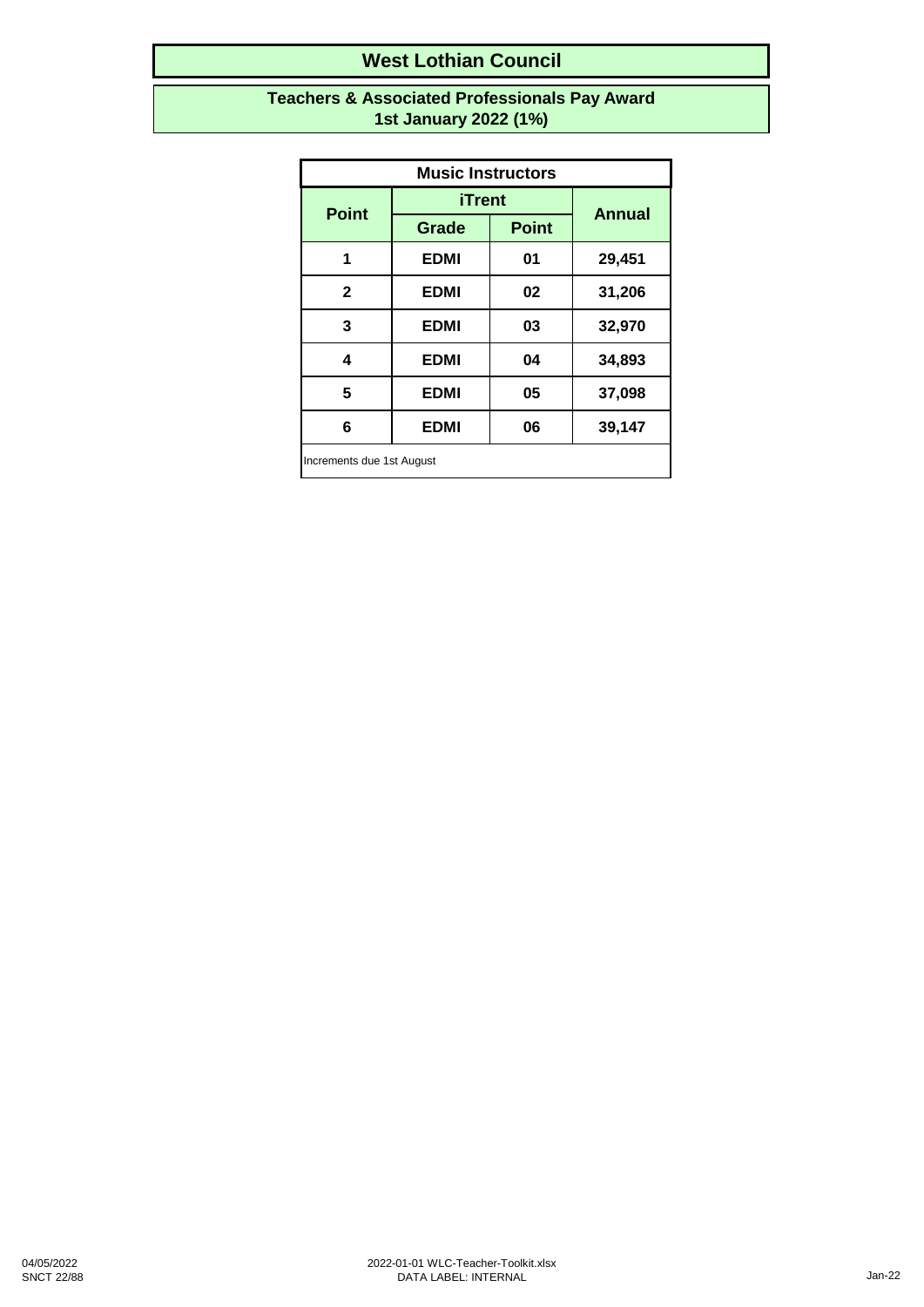#### **Teachers & Associated Professionals Pay Award 1st January 2022 (1%)**

| <b>Psychologists</b>                      |               |              |               |  |
|-------------------------------------------|---------------|--------------|---------------|--|
| <b>Point</b>                              | <b>iTrent</b> |              |               |  |
|                                           | Grade         | <b>Point</b> | <b>Annual</b> |  |
| 0                                         | <b>EDPSY</b>  | 00           | 47,505        |  |
| 1                                         | <b>EDPSY</b>  | 01           | 49,314        |  |
| $\mathbf{2}$                              | <b>EDPSY</b>  | 02           | 51,153        |  |
| 3                                         | <b>EDPSY</b>  | 03           | 53,490        |  |
| 4                                         | <b>EDPSY</b>  | 04           | 56,562        |  |
| 5                                         | <b>EDPSY</b>  | 05           | 58,350        |  |
| 6                                         | <b>EDPSY</b>  | 06           | 60,423        |  |
| Based on 35 hour week, 52 week year.<br>h |               |              |               |  |

Increments due 1st August.

| <b>Senior Psychologists</b>                                 |               |              |               |  |
|-------------------------------------------------------------|---------------|--------------|---------------|--|
| <b>Point</b>                                                |               |              |               |  |
|                                                             | Grade         | <b>Point</b> | <b>Annual</b> |  |
|                                                             | <b>EDSPSY</b> | 64,188       |               |  |
| Based on 35 hour week, 52 week year.<br>No incrementss due. |               |              |               |  |

| <b>Principal Psychologists</b>                              |                |              |               |
|-------------------------------------------------------------|----------------|--------------|---------------|
| <b>Point</b>                                                | iTrent         |              | <b>Annual</b> |
|                                                             | Grade          | <b>Point</b> |               |
| 1                                                           | <b>EDPPSY1</b> | 01           | 64,188        |
| $\mathbf{2}$                                                | <b>EDPPSY2</b> | 02           | 65,418        |
| 3                                                           | <b>EDPPSY3</b> | 03           | 66,714        |
| 4                                                           | <b>EDPPSY4</b> | 04           | 67,995        |
| 5                                                           | <b>EDPPSY5</b> | 05           | 69,279        |
| 6                                                           | <b>EDPPSY6</b> | 06           | 70,542        |
| 7                                                           | <b>EDPPSY7</b> | 07           | 71,799        |
| 8                                                           | <b>EDPPSY8</b> | 08           | 73,101        |
| 9                                                           | <b>EDPPSY9</b> | 09           | 74,382        |
| Based on 35 hour week, 52 week year.<br>No incrementss due. |                |              |               |